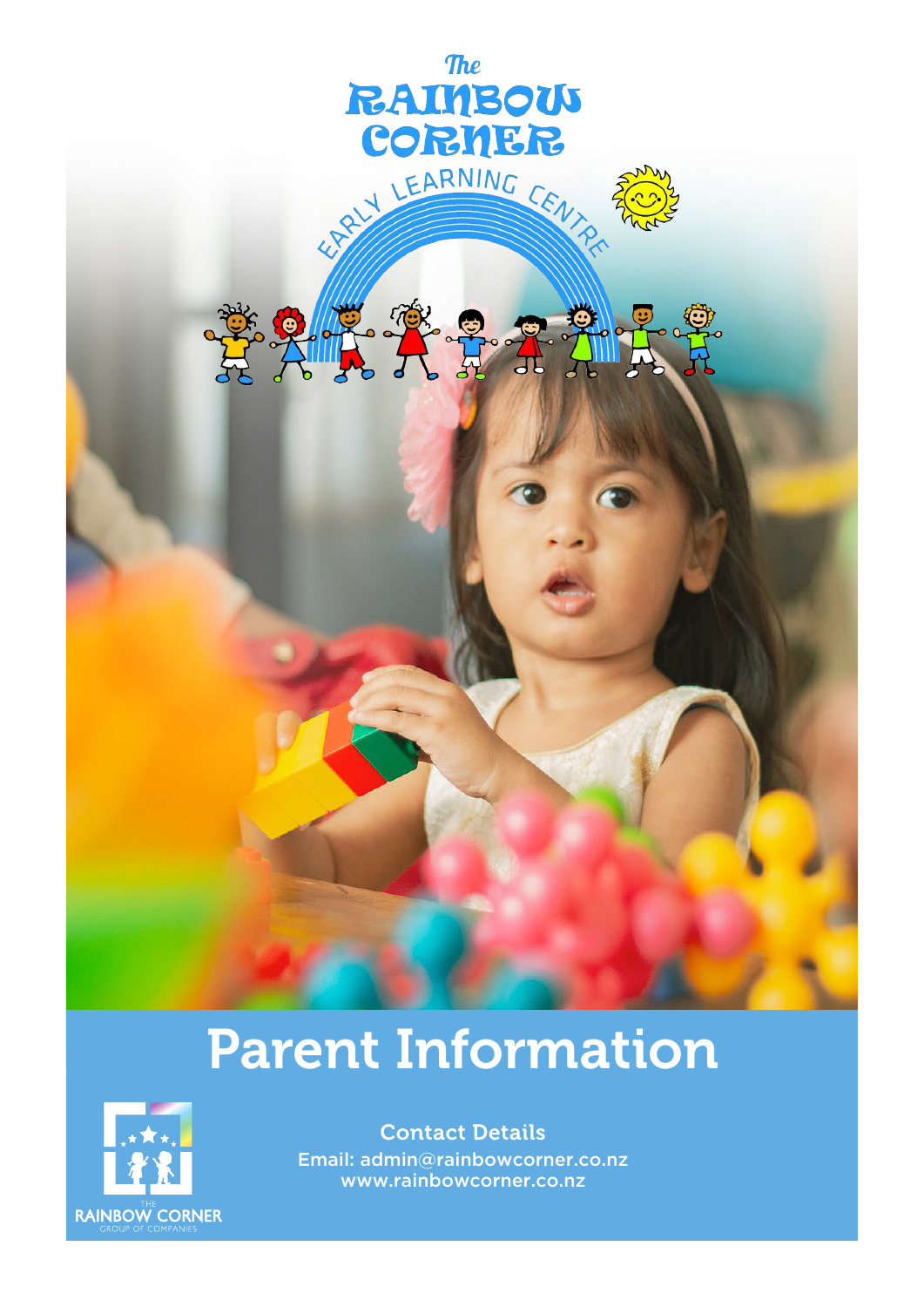## Parent Information

Hē mihi nui kaya koutou katoa

Childhood is a rare time in life that only ever happens once, it is to be enjoyed and cherished as much as possible.

Your child's journey through these early years is an amazing time, full of new encounters and learning opportunities that will help shape their future. So, it's important to us at The Rainbow Corner that we continually strive to create an amazing world that will challenge, cherish and nurture your child/ren to reach their fullest potential.

If you have any queries, we are very happy for you to get in touch.

Ka kite ano

#### The Rainbow Corner Teaching Team

## Our Centre Aim

- To provide an environment that resembles the home (home away from home).
- To provide a safe, warm, caring, stable and educational environment for children, their families/whanau and for educators.
- To prepare children for life-long learning and participation in the community
- To provide an environment that is respectful of children, helping them to gain a positive image of themselves and independence.
- To provide equipment and furniture that is of the highest quality and appropriate for the age and development of children 0-5 years, thus optimising children's learning in all areas (physical, emotional, social, and cognitive).
- To provide natural and real experiences and equipment for children making learning meaningful.
- To provide opportunities for all children to develop satisfying relationships with others.
- To provide an environment that is sensitive and non-threatening.

## Our Centre Philosophy/Kaupapa

At The Rainbow Corner, we have a deep understanding of what makes children tick. Our focus is on helping each child develop his/her potential through a healthy mix of educational and recreational activities.

Te Whāriki shows us that "Children are confident and competent learners"

which is why our educational programme encompasses this principle.

Its been said "It takes a whole village to raise a child." We believe it takes a "whole team to raise a child." Our expertise and experience in the industry will be pooled with our experienced and passionate teachers.

Our goal is to provide your child with a safe, clean, nurturing, caring environment, where your child will feel safe, secure, and important, thus letting their own individuality and talents shine.

At The Rainbow Corner, they can achieve and learn to fulfil their own individual potential.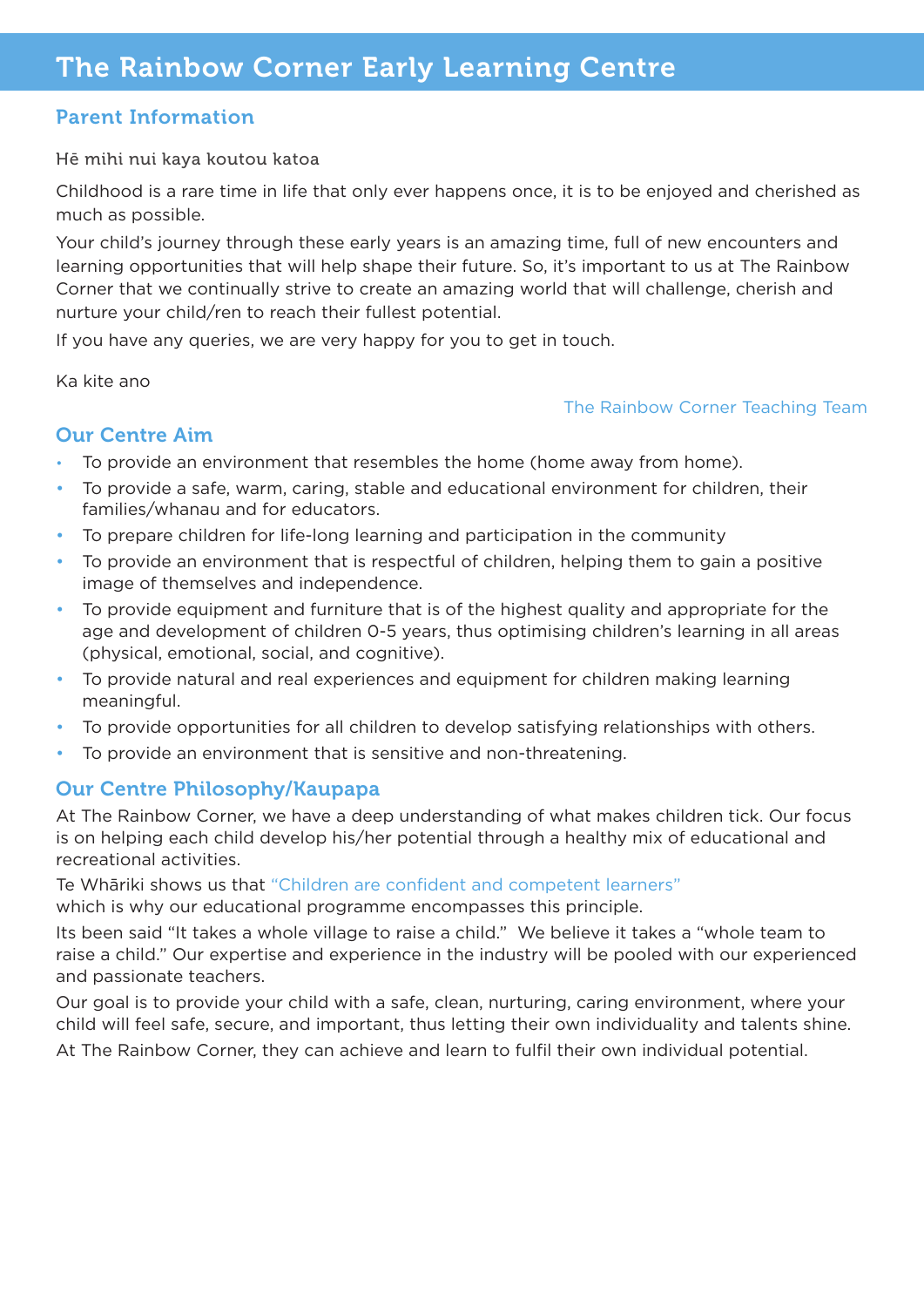# Education Programme

The programme at The Rainbow Corner is guided by Te Whāriki the New Zealand Early Childhood Curriculum.

- We have a child initiated programme giving children the opportunity to freely and actively explore and experiment with the environment. Toys and equipment are readily available and at an appropriate height for children to pick and choose what they would like to do.
- Toys will be developmentally appropriate offering children a chance to be successful and to challenge their abilities.
- Play is the key aspect of the educational programme. Children learn and develop through play.
- Teacher- child relationships are an important aspect in the education programme here at The Rainbow Corner. You observe adults and children learning alongside each other as we believe they are both seen as equal learners. They learn and share ideas and knowledge.
- Individual and group planning will be done after detailed observations to provide educational opportunities that extend children's knowledge, abilities and interests.
- Our programme offers children times during the day where they are involved in more structured activities, which have stemmed from their interests.

# Being Part of Your Child's Journey

One of the joys of parenting is watching your child's progression and development as they learn to navigate our world. At The Rainbow Corner, we want you to be as involved as possible, so we work hard to record your child's journey.

A learning story journal is created for each child, cultivated throughout their time with us and becomes a cherished and valued document later in life. The learning story profile is yours to keep when your child leaves our Centre.

## Settling and Transition

At The Rainbow Corner we provide a secure, nurturing and welcoming environment where children are loved, valued and accepted as individuals.

We ensure that they feel safe and comfortable through positive and enriching learning experiences. Our teachers ensure that family aspirations and their values are upheld, and they feel welcomed and acknowledged.

We nurture a sense of belonging, comfort and security through responsive and reciprocal relationships with people, places and things and this is at the heart of everything we do - please refer to our policy.

## Enrolment

Each parent will be asked to complete an enrolment form. Please ensure that you fill this in accurately as it provides The Rainbow Corner with important information to keep your child safe and secure. This must be kept up to date, so please let us know if there are any changes to enrolment days, address, phone numbers etc.

## **Allergies**

The Rainbow Corner is dedicated to the Health and Safety of all children. We acknowledge that some children in our care have severe allergies. In order to prevent them from having allergic reactions please refrain from bringing eggs or nuts into the centre.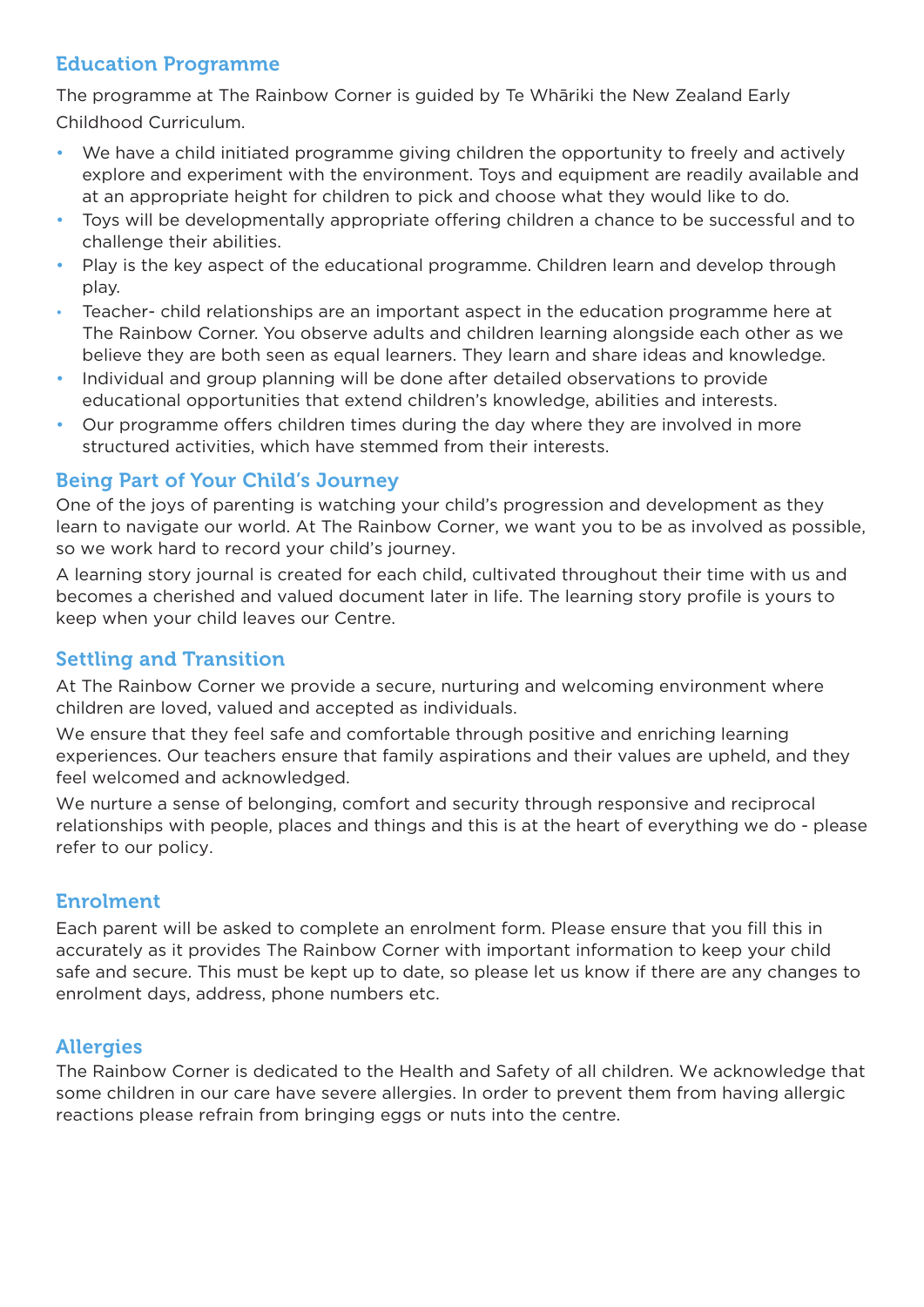#### Fees

All fees are GST inclusive and are subject to change from time to time.

You will be invoiced for the hours enrolled as per your enrolment agreement. An invoice will be issued every week to be paid in full the following week. We need to be informed immediately of any changes to your enrolled days and times at least two weeks in advanced. Any booking more than 30 hours per week (this includes the 20 free ECE hours) will be deemed as a full-time admission with no exceptions and weekly fees will be charged.

#### 20 Hours FREE ECE

The Rainbow Corner offers the 20 Hours ECE subsidy which is provided by the Ministry of Education to all 3, 4 and 5 year old children. The cost of your 3-5 year old attending our centre can be fully funded for a maximum of 6 hours per day for 20 hours per week. This is not based on household income, however, to be eligible you must complete a 20 Hours ECE Attestation form which is available upon request.

#### 25 Hours FREE ECE

There is no charge for children enrolled for the Ministry of Educations 25 Hours Free ECE Scheme (conditions apply – the extra 5 Free ECE hours can be changed at the discretion of the Centre Supervisor with a 4 weeks' notice to the parents).

#### Administration Charges

We charge an administration fee of \$20 at time of enrolment.

#### Advance Fees

We require a week's fees in advance at all times.

#### Dietary Requirements

Please advise our Centre Manager of your child's dietary requirements.

#### Religious Dietary Guidelines and Restrictions

A number of religions have dietary guidelines which might be observed. As a community filled with diversity it's also important for us to know if you have any dietary restrictions.

## Family Discount

We have a family discount of 10% if you have two or more children enrolled in our centre at the same time. You pay the full fee for the first child and the reduced rate for any other children. We calculate the discount on the amount left after all fees, charges and any subsidies have been applied.

## Statutory and Public Holidays

We are closed on all public and statutory holidays. Full fees are payable for all statutory and public holidays.

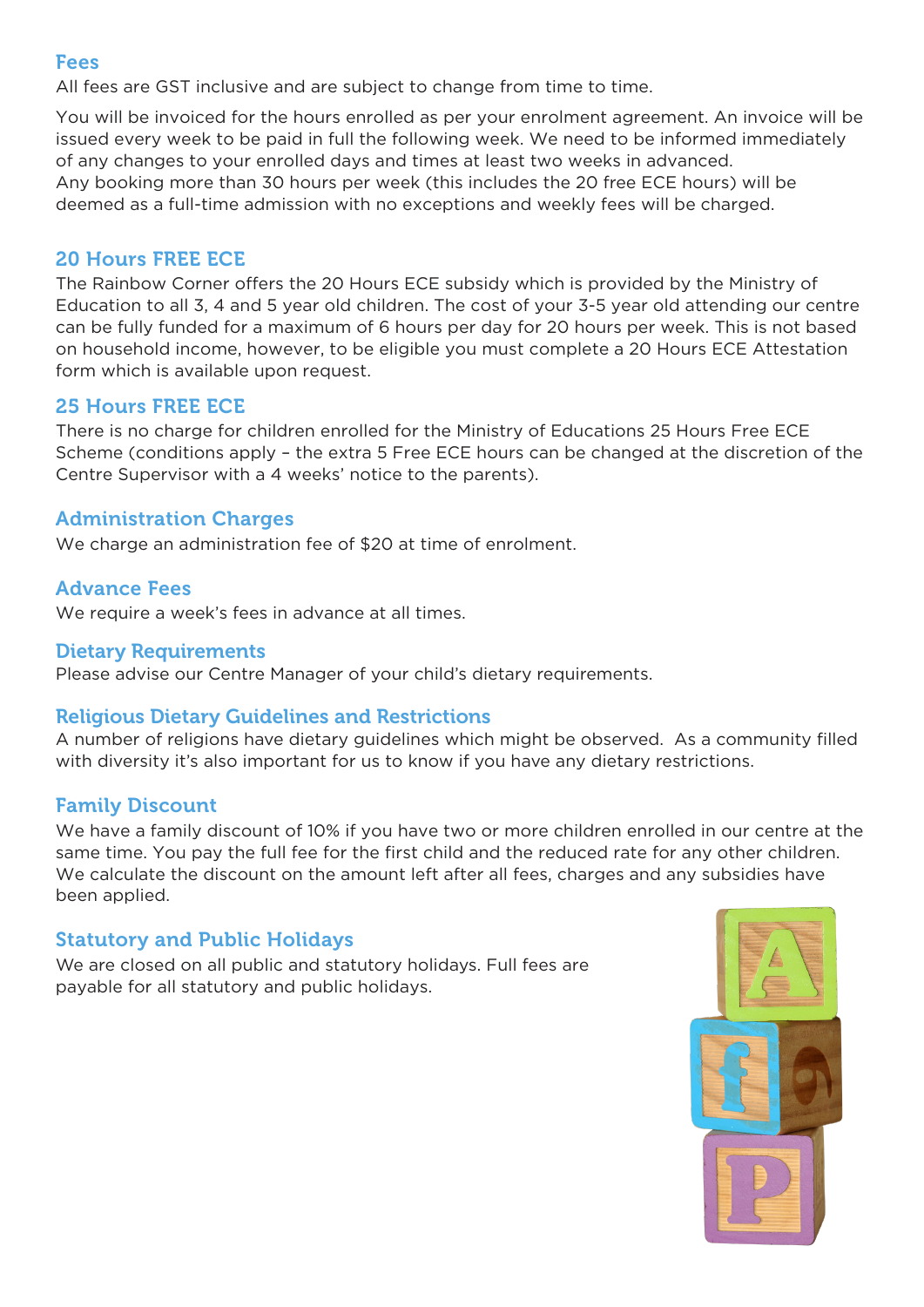## Method of Payment

Our preferred payment is by automatic payment or direct credit.

If your fees are overdue, we will send you a reminder and you won't be able to increase the hours your child attends or enrol another child during this time. If your fees are overdue for more than one week, your child will not be able to attend until your account is settled in full or we have arranged an acceptable payment plan. During this period, we cannot guarantee your child's place at the centre.

Overdue fees, beyond two weeks, maybe pursued through a private debt collection agency and collection fees will be added to the debt.

## Absences

If your child is going to be absent, we require two weeks written notice in order for you to receive a holding fee of 50% - this option is available for a maximum of three weeks per year from February to November. For children enrolled less than a full week, the discount will be applied pro-rata e.g. a child enrolled for three days a week will receive nine days in total at the discounted rate. All fees are to be paid in advance when going on holiday i.e. if you are on holiday for two weeks the fees less any eligible discount must be paid prior to going on holiday or if not paid in advance, the 50% discount will not apply. If your child is absent without two weeks written notice, including if they're unwell, we will invoice you for the full fee. Uninformed leave of absence more than three weeks in a calendar year will be deemed as cancellation of enrolment.

## Dropping Off and Collecting Your Child

The safety of your child is paramount, and your child can only be released to the care of an authorised person who is identified on your enrolment form.

Please make sure you sign in when you drop off your child and sign-out when you pick up your child. You will need to sign your first name and your last name on the sign in/sign out sheet. Please be on time to pick up your child before closing time. A late fee will be charged if parents or caregivers are late to collect their child/ren or drop their child/ren off outside of booked times if it has not been previously arranged with staff. The charges are: \$1.00 for every minute after the booked time.

## What to Bring

- Lunch box or bag with lunch, clearly named check with centre.
- Formula and bottles, clearly named.
- Nappies with name clearly written on them check with centre.
- A named sun hat/winter hat. Sunhats are worn from September through till April.
- Any security blankets, toys or dummies that your child may need to help settle or sleep.
- At least two complete changes of comfortable clothes for messy and active play. All clearly named
- In the summer, please ensure your child has a clearly named sunhat. Sunhats are worn from September through till April.
- In the winter, please ensure your child has a warm jacket, hat and gumboots.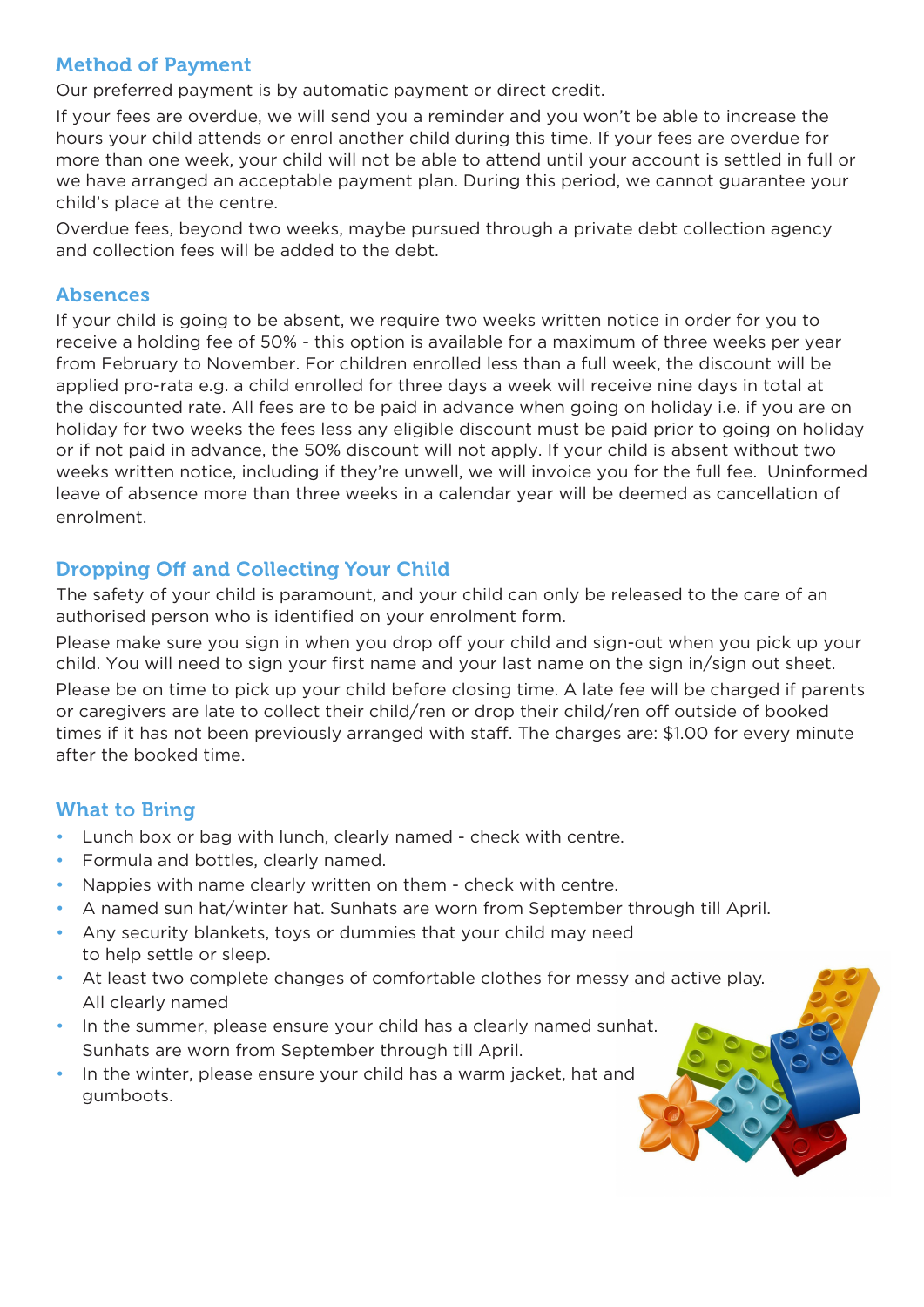# The Rainbow Corner Policies

The Rainbow Corner has a number of policies. These are situated in the policies folder at reception.

Read through these and if you have any concerns please discuss this with a teacher. These policies are an important foundation in the running of The Rainbow Corner and ensure the safety of your child. Some more pertinent policies are placed on notice boards and areas around the centre.

# Child Safety

The Rainbow Corner has a detailed Child Protection Policy, which includes the reporting of any suspected child abuse to Oranga Tamariki - Ministry for Vulnerable Children. Parents will be asked to give their consent for their child's photos to be used by The Rainbow Corner in the enrolment form.

## Sleep Time

At The Rainbow Corner we follow children's normal sleep patterns and we endeavour to work in with the routines they have at home. Children will have a cot/stretcher with their own linen and blankets that The Rainbow Corner supplies and washes.

All children who are sleeping are regularly monitored and the children's length of sleep is recorded (see sleep monitoring policy for more information).

## Illness, Bereavement/Tangihanga

If your child is unable to attend due to illness or bereavement, please phone and inform us of their absence. Full fees are payable for all booked hours, whether attended or not, including absences through injury, illness or bereavement.

## **Sickness**

No parent wants to impose a sick child on anyone. While it is easy to recognise that most ill children simply want to be in bed sleeping, it is not always so easy from a working parent perspective.

Whānau/parents/caregivers must keep the perspective as to how they would feel if another family brought a child with a contagious illness to the centre and exposed their child, our staff and other children to sickness. When a child is sick, it is a stressful time for whānau, parents, caregivers. However, we would appreciate if your child is absent due to sickness that you inform the centre by 9.00am on the day of non-attendance.

If the illness is contagious, or suspected to be contagious, we place a notice informing whānau/ parents/caregivers of this occurrence. No child is to return to the centre unless they have been cleared by a doctor and a medical certificate is produced saying they are well enough to attend.

Any child who is present at the centre and is deemed to be unwell by the teacher will be sent home. The child's whānau/parents/caregivers will be phoned, and the child will be put in a separate area and supervised by a staff member until picked up. A written account will be provided for your information and for your doctor if necessary. Illness that warrants a child being sent home includes the following:

- High temperature 38°C.
- Coloured discharge from the child's nose.
- Vomiting with any of the above, especially vomiting and diarrhoea, it is strongly recommended that whānau/parents/caregivers keep their child at home for 48 hours before returning. Again, if the condition has been contagious, we will need to sight a medical clearance from your doctor.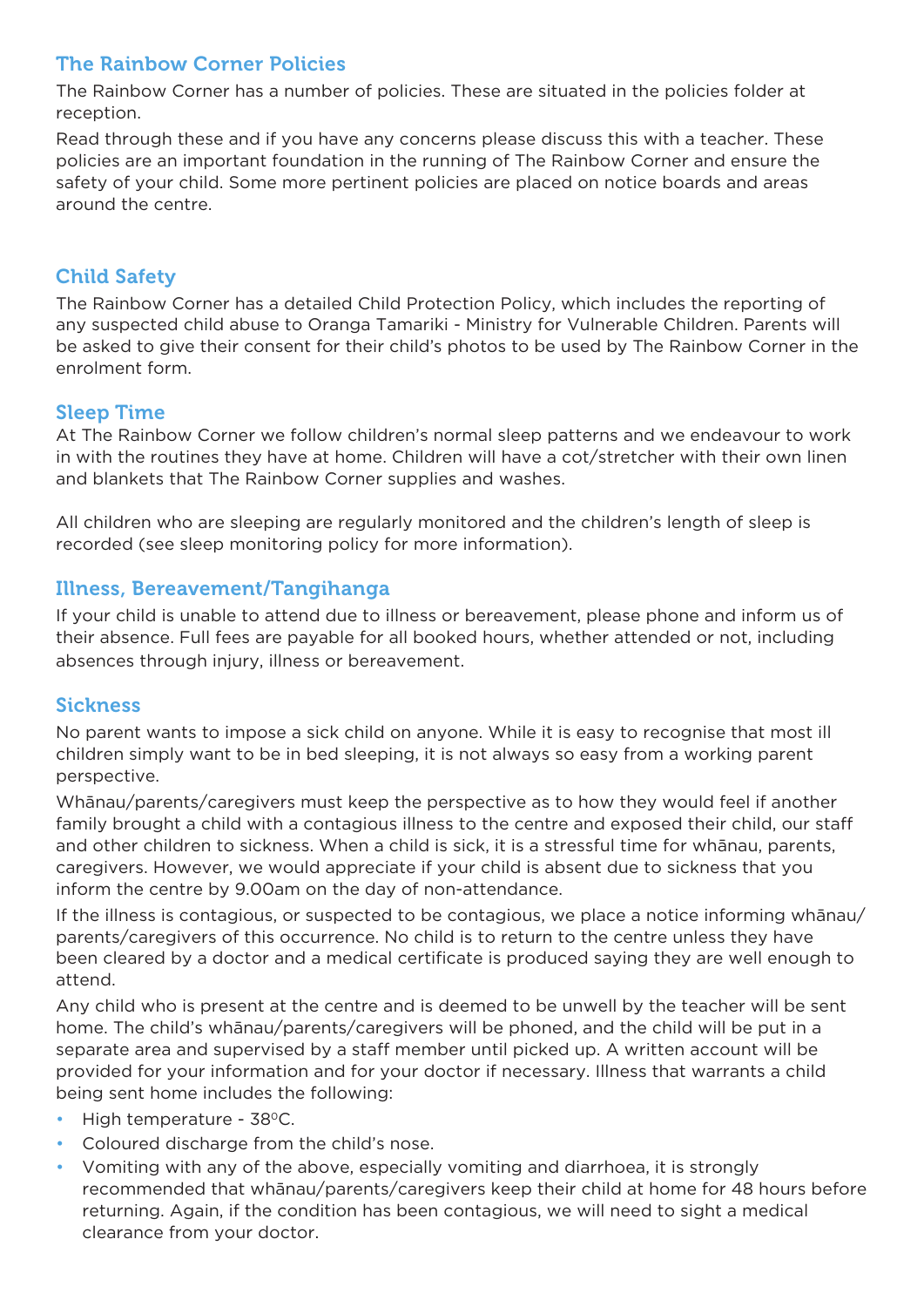- Unidentifiable rash or spots.
- Constant cough, which is not linked to asthma or a breathing disorder.
- Diarrhoea.

## Immunisation

We are required to sight, copy, and record your child's immunisation documents for our records.

Whānau of children who have not been immunised will be notified that in some instances of an outbreak, they will be asked to stay home.

#### Accidents

Bumps and bruises do happen from time to time as we learn to navigate our world.

## Minor Injury and Incidents

In case of a minor injury we treat with first aid and lots of TLC (tender loving care). A detailed account noting time, accident and treatment will need to be signed by the parent. You will be asked if you would like to have a copy.

#### Medication

We are required by the Ministry of Education to have a process for using non-prescriptive medicines and as well as prescriptive medicines for children.

## Category (i) Medicines

A non-prescription preparation such as arnica cream, antiseptic liquid, insect bite treatment that is not ingested.

- The Rainbow Corner does not supply category(i) medicines.
- Parents can provide such things as nappy rash cream and when used this will be recorded on the nappy chart or other preparations on the medicine chart.
- We do however apply sunscreen, and this is recorded on the sunscreen chart, whenever applied.

## Category (ii) Medicines

- A prescription such as antibiotics, eye/ear drops or non-prescription such as paracetamol liquid, cough syrup, that is used for a particular time to treat a specific condition and provided by a parent for the use of that child only or in relation to Rongoa Maori that is prepared by other adults at the Centre.
- The Rainbow Corner does not administer paracetamol, except in an emergency, as we feel it may mask more serious symptoms and if a child is unwell, they should not be at the Centre.
- There will be a medicine chart for parents to fill in anytime medicine is required, detailing time to be given, which medicine, and the dose. Teachers will sign each time when the medicine has been given to the child.
- Written authority to administer prescription medication will be obtained from parents, guardians or whānau prior to the administration of any medication and staff will sign when medication has been administered.

## Category (iii) Medicines

• A prescription (such as asthma inhalers, epilepsy medication or antihistamines) or nonprescription medicine that is used for an ongoing treatment of a pre diagnosed condition such as asthma, diabetes, eczema etc and is provided by a parent for the use of that child only.